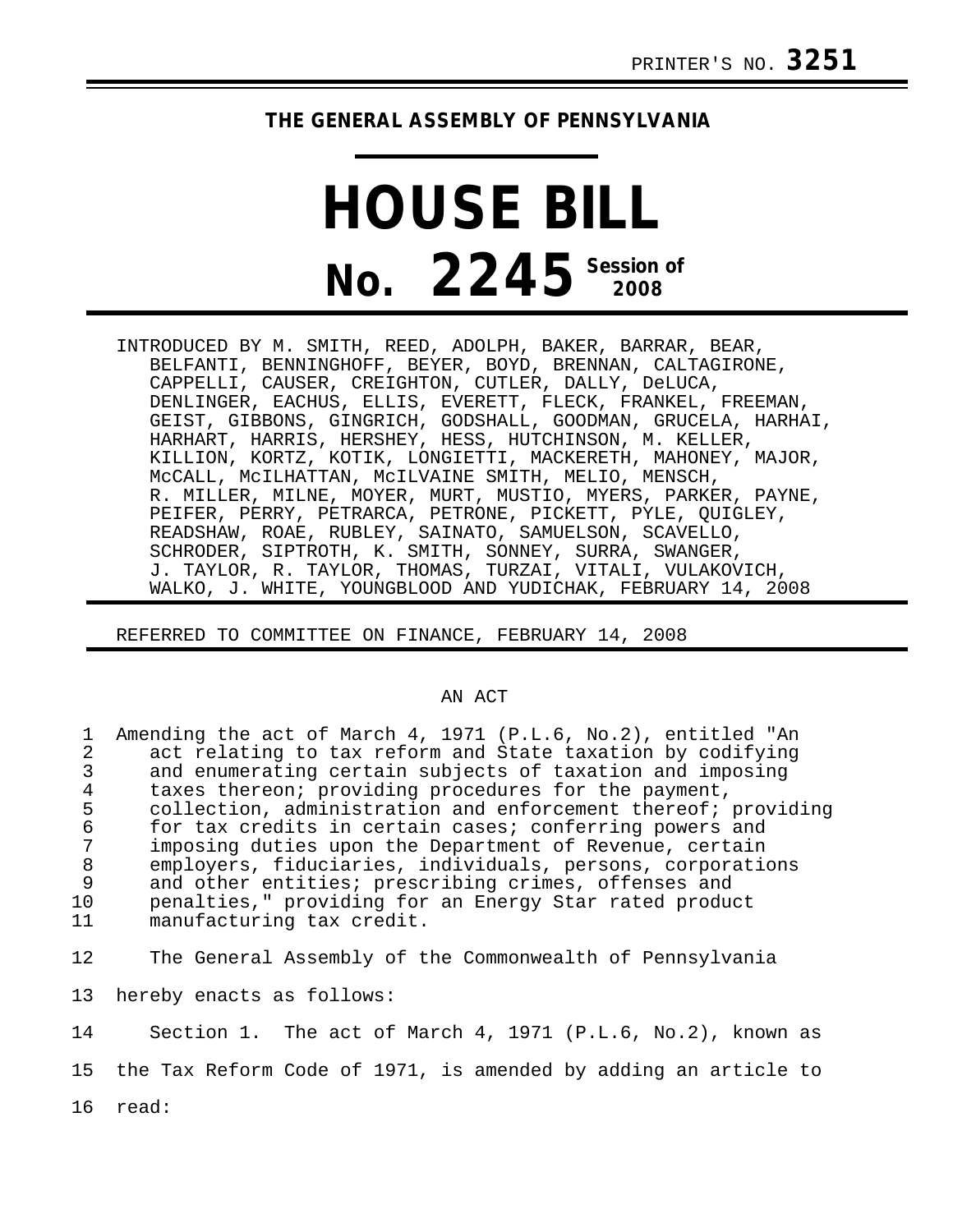| 1  | ARTICLE XVIII-C                                                       |
|----|-----------------------------------------------------------------------|
| 2  | ENERGY STAR RATED PRODUCT                                             |
| 3  | MANUFACTURING TAX CREDIT                                              |
| 4  | Section 1801-C. Definitions.                                          |
| 5  | The following words and phrases when used in this article             |
| 6  | shall have the meanings given to them in this section unless the      |
| 7  | context clearly indicates otherwise:                                  |
| 8  | "Energy Star rated product." A product that has been                  |
| 9  | certified as in compliance with and qualifies as an Energy Star       |
| 10 | product pursuant to the Environmental Protection Agency and the       |
| 11 | Department of Energy, Energy Star Program and bears the Energy        |
| 12 | Star label.                                                           |
| 13 | <u>"Energy Star rated product tax credit" or "tax credit."</u><br>The |
| 14 | credit provided under this article.                                   |
| 15 | "Department." The Department of Revenue of the Commonwealth.          |
| 16 | <u>"Oualified tax liability." The liability for taxes imposed</u>     |
| 17 | under Article III, IV, V or VI. The term does not include any         |
| 18 | tax withheld by an employer from an employee under Article III.       |
| 19 | "Taxpayer." An entity subject to tax under Article III, IV,           |
| 20 | V or VI.                                                              |
| 21 | Section 1802-C. Eligible applicants.                                  |
| 22 | A taxpayer that manufactures Energy Star rated products may           |
| 23 | apply for the Energy Star rated product manufacturing tax credit      |
| 24 | as provided under this article. By February 1 of each year, a         |
| 25 | taxpayer must submit an application to the department for the         |
| 26 | amount of costs identified under section 1803-C that were paid        |
| 27 | in the taxable year that ended the prior calendar year.               |
| 28 | Section 1803-C. Award of tax credits.                                 |
| 29 | A taxpayer that is qualified under section 1802-C may receive         |
| 30 | an Energy Star rated product manufacturing tax credit for the         |
|    |                                                                       |

20080H2245B3251 - 2 -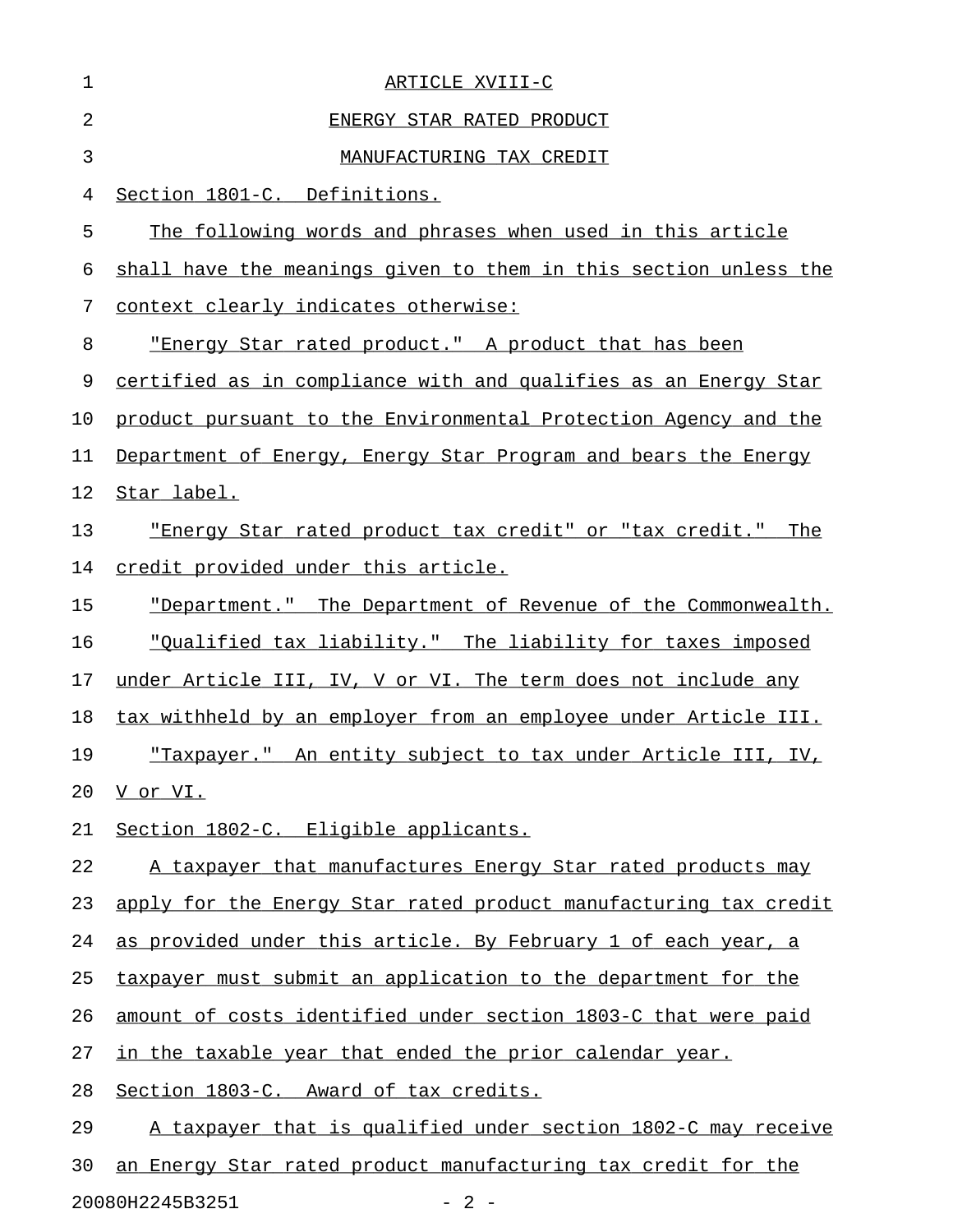| 1  | taxable year in an amount equal to 20% of the total amount of        |
|----|----------------------------------------------------------------------|
| 2  | all capital, operation and maintenance costs paid for                |
| 3  | manufacturing Energy Star related products in the taxable year       |
| 4  | to be applied against the taxpayer's qualified tax liability.        |
| 5  | Section 1804-C. Carryover and carryback of credit.                   |
| 6  | <u>(a) Carryover.--If the taxpayer cannot use the entire amount</u>  |
| 7  | of the Energy Star rated products manufacturing tax credit for       |
| 8  | the taxable year in which the tax credit is first approved, the      |
| 9  | excess may be carried over to succeeding taxable years and used      |
| 10 | as a credit against the qualified tax liability of the taxpayer      |
| 11 | for those taxable years. Each time that the tax credit is            |
| 12 | carried over to a succeeding taxable year, it is to be reduced       |
| 13 | by the amount that was used as a credit during the immediately       |
| 14 | preceding taxable year. The tax credit provided under this           |
| 15 | <u>article may be carried over and applied to succeeding taxable</u> |
| 16 | years for no more than five taxable years following the first        |
| 17 | <u>taxable year for which the taxpayer was entitled to claim the</u> |
| 18 | tax credit.                                                          |
| 19 | (b) Application.--An Energy Star rated product manufacturing         |
| 20 | tax credit approved by the department in a taxable year first        |
| 21 | shall be applied against the taxpayer's qualified tax liability      |
| 22 | for the current taxable year as of the date on which the tax         |
| 23 | credit was approved before the tax credit is applied against any     |
| 24 | tax liability under subsection (a).                                  |
| 25 | Carryback.--A taxpayer is not entitled to carry back or<br>(c)       |
| 26 | obtain a refund of an unused Energy Star rated product               |
| 27 | manufacturing tax credit.                                            |
| 28 | Section 1805-C. Termination.                                         |
| 29 | The department shall not approve an Energy Star rated product        |
| 30 | manufacturing tax credit under this article for taxable years        |

20080H2245B3251 - 3 -